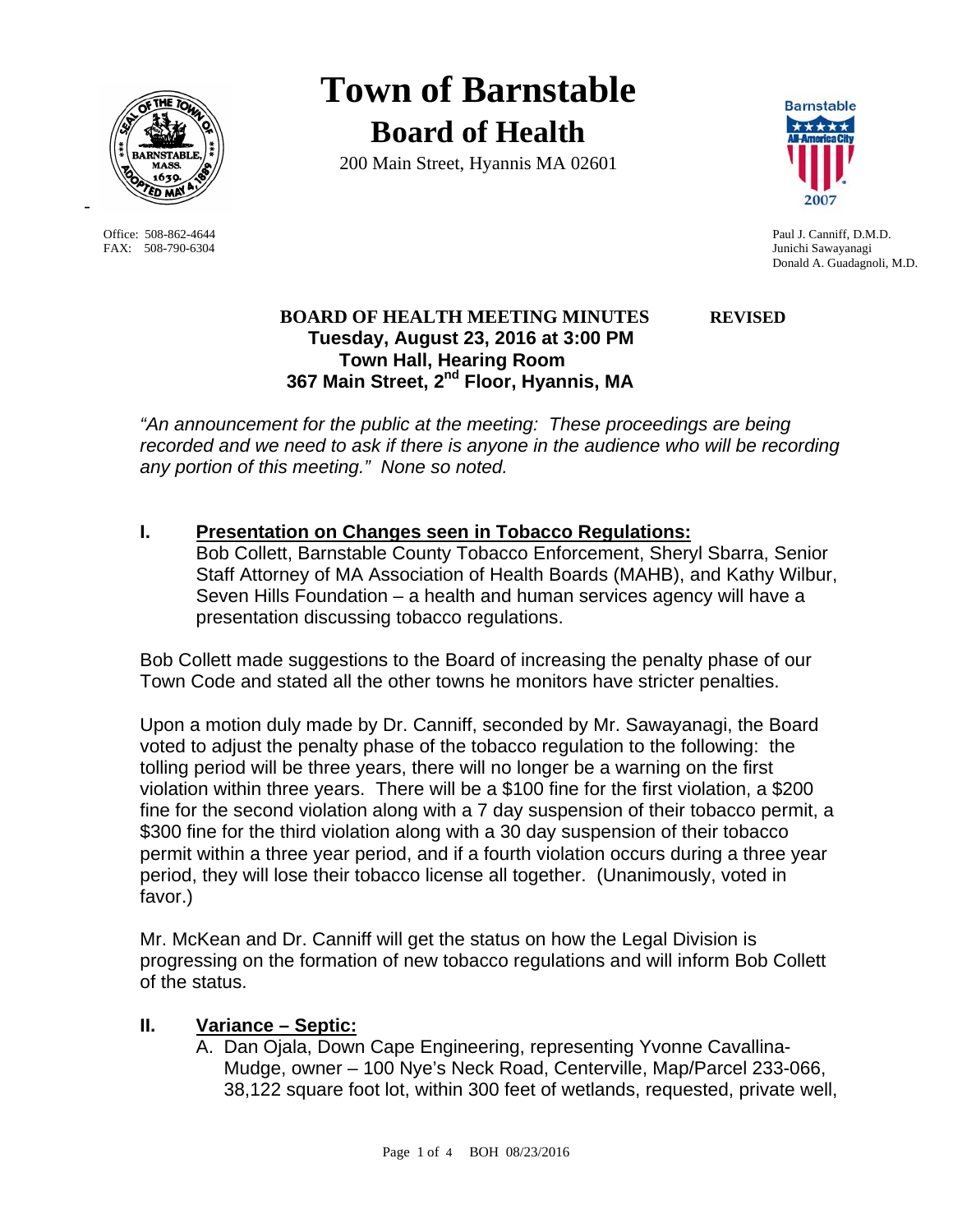septic repair with no construction work planned, and multiple variances requested.

Dan Ojala presented his septic plan to the Board.

Mr. McKean said the staff mentioned two items: 1) need to show the existing leaching pit which will be abandoned, and 2) need to have a monitoring agreement in place.

Dr. Canniff mentioned the Fast system is a two compartment tank. He asked what is the difference between this and another system.

Mr. Ojala feels they have a solid track record with few moving parts and does not require special applications if increasing bedroom count. Mr. Ojala said they are pretty competitive.

Upon a motion duly made and seconded, the Board voted to grant the use of the Fast System for General Use with the following conditions: 1) a revised plan showing the location of the existing leaching pit to be abandoned, 2) submit a signed monitoring agreement, 3) record a three bedroom deed restriction with the Barnstable County Registry of Deeds, and 4) an official copy of the deed restriction will be submitted to the Health Division. (Unanimously, voted in favor.)

B. Peter McEntee, Engineering Works, representing Theodore and Jane Grauel, owners – 379 Lakeside Drive West, Centerville, Map/Parcel 232- 048, 14,820 square foot parcel, within 300 feet of wetlands, failed septic, three variances requested for upgrade.

Peter McEntee presented his engineering plan requesting three variances for this thickly vegetated lot. The most feasible location for the system is in the drive.

Upon a motion duly made by Dr. Canniff, seconded by Mr. Sawayanagi, the Board voted to approve the plan revision dated 8/23/16 with the following conditions: 1) record a three bedroom deed restriction with the Barnstable County Registry of Deeds, and 2) an official copy of the deed restriction will be submitted to the Health Division. (Unanimously, voted in favor.)

C. Dan Ojala, Down Cape Engineering, representing William LaPoint, Jr., owner – 980 Main Street, Cotuit, Map/Parcel 034-033, 13, 812 square foot lot, within 300 feet of wetlands, failed septic, house renovation/addition, requesting two variances.

Dan Ojala presented his engineering plan which is almost identical to the plan approved by the Board of Health in July 2005. The upgrades were not done at that time and the owners are now interested to move forward.

Part of the system is under the driveway a couple feet and will be vented.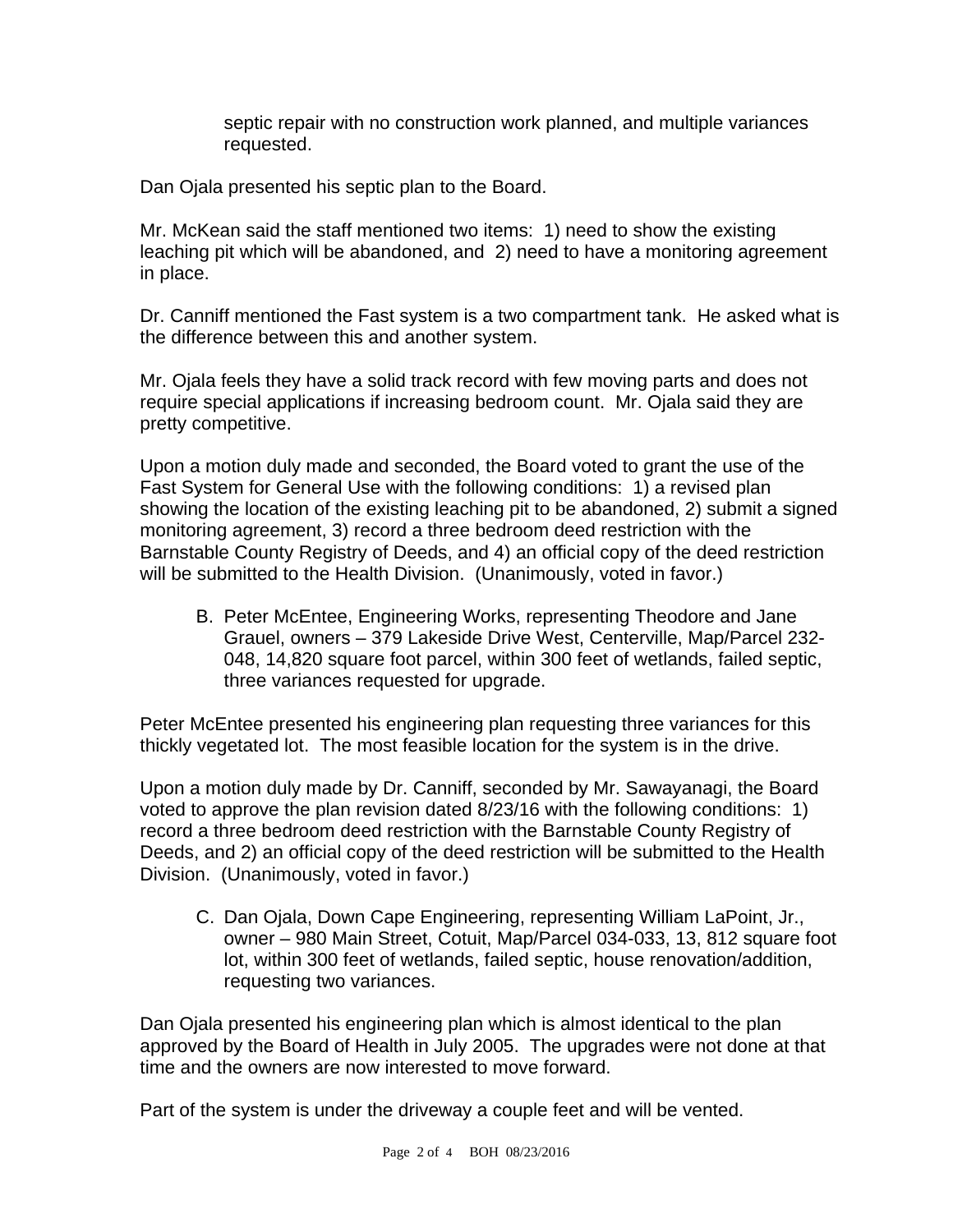Upon a motion duly made by Dr. C seconded by Mr. Sawayanagi, the Board voted to approve the plan with the following conditions: 1) record a three bedroom deed restriction with the Barnstable County Registry of Deeds, and 2) an official copy of the deed restriction will be submitted to the Health Division. (Unanimously, voted in favor.)

D. Peter McEntee, Engineering Works, representing Richard and Lisa McCormack, owners – 566 Phinney's Lane, Centerville, Map/Parcel 250- 017, 22,460 square foot lot, failed septic system, to upgrade system requesting multiple variances.

Mr. McEntee presented his plans to the Board.

The Board did discuss the possibility of a liner but determined it was up to the engineer to decide whether he uses a liner or not due to the tight area near the foundation.

Upon a motion duly made by Dr. Canniff, seconded by Mr. Sawayanagi, the Board voted to grant the five non-environmental variances with no conditions. (Unanimously, voted in favor.)

- E. Dan Ojala, Down Cape Engineering, representing Thomas and Jessica Poti, owners – 879 Craigville Beach Road, Centerville, Map/Parcel 225- 030, 0.25 acre parcel, within 300 feet of wetlands, failed septic system, replacing dwelling, no increase in flow, requesting variance, shifting sand.
- Mr. Ojala presented his plans to the Board.

Upon a motion duly made and seconded, the Board voted to grant the variance with the following condition: 1) provided Mr. McKean receives an affirmative from the D.E.P. once he contacts them to verify whether the Board of Health has the authority to grant a variance on the requested regulation, 2) record a two bedroom deed restriction, and 3) provide the Health Division with an official copy of the deed restriction. (Unanimously, voted in favor.)

# **III. Body Art Establishment and Artist Application:**

Joe Vittorini, operator of body art establishment in Nantucket for past seven years, desires to open an establishment in West Barnstable, 1) requesting a variance from Anatomy and Physiology course to operate the shop.2) requesting variance from Anatomy and Physiology course for son, Vaughn Vittorini, body artist at Nantucket establishment.

WITHDREW.

# **IV. Hearing – Sewer Connection (continued):**

Stewart Creek area properties overdue for sewer connections.